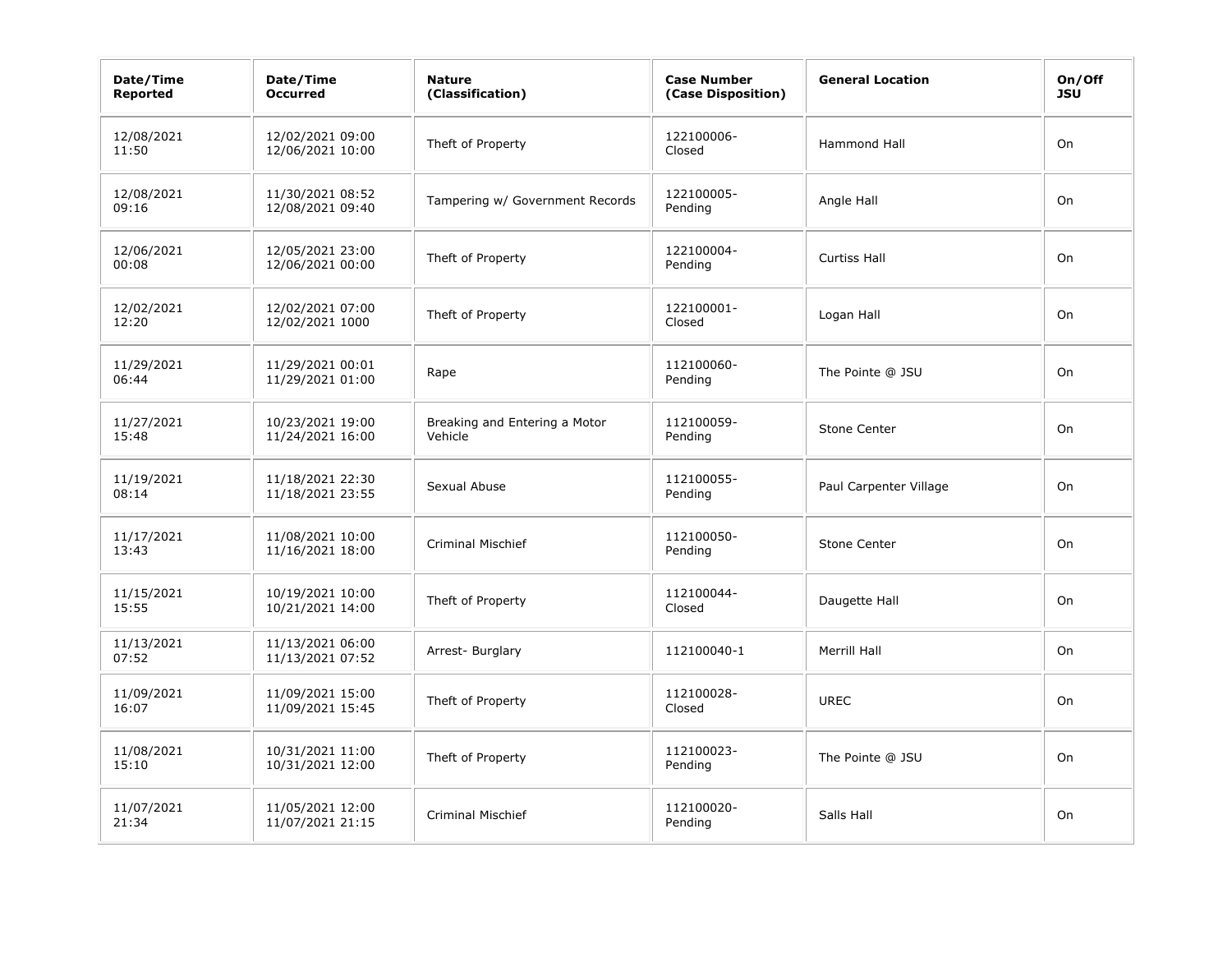| 11/02/2021<br>11:09 | 11/02/2021 01:35<br>11/02/2021 10:30 | Unlawful Breaking and Entering a<br>Motor Vehicle        | 112100003-<br>Pending | Pi Kappa Phi                    | On |
|---------------------|--------------------------------------|----------------------------------------------------------|-----------------------|---------------------------------|----|
| 10/27/2021<br>20:38 | 09/04/2021 21:00<br>09/05/2021 02:00 | Rape                                                     | 102100044-<br>Pending | The Pointe @ JSU                | On |
| 10/22/2021<br>16:02 | 10/22/2021 16:02<br>10/22/2021 16:02 | Arrest - Criminal Trespass                               | 102100036-1           | <b>Colonial Arms Apartments</b> | On |
| 10/22/2021<br>09:14 | 10/20/2021 10:00<br>10/20/2021 22:00 | Harassment                                               | 102100035-<br>Closed  | Dixon Hall                      | On |
| 10/14/2021<br>15:11 | 10/14/2021 01:00<br>10/14/2021 12:30 | Unlawful Breaking and Entering a<br>Motor Vehicle        | 102100026-<br>Pending | <b>Curtiss Hall</b>             | On |
| 10/09/2021<br>15:21 | 10/09/2021 14:29<br>10/09/2021 14:51 | Sexual Abuse                                             | 102100018-<br>Pending | <b>Curtiss Hall</b>             | On |
| 10/06/2021<br>14:05 | 10/04/2021 09:00<br>10/05/2021 08:00 | Theft of Property                                        | 102100011-<br>Closed  | Meehan Hall                     | On |
| 10/04/2021<br>19:59 | 10/04/2021 19:59<br>10/04/2021 20:27 | Sexual Abuse                                             | 102100008-<br>Closed  | Theron Montgomery Building      | On |
| 10/04/2021<br>11:48 | 09/30/2021 11:00<br>09/30/2021 19:00 | Theft of Property                                        | 102100007-<br>Closed  | The Pointe @ JSU                | On |
| 10/03/2021<br>11:29 | 10/02/2021 23:00<br>10/03/2021 04:00 | Rape                                                     | 102100004-<br>Pending | The Pointe @ JSU                | On |
| 10/03/2021<br>00:14 | 10/03/2021 00:14<br>10/03/2021 00:27 | Arrest- Minor in Possession or<br>Consumption of Alcohol | 102100003-1           | Leadership House                | On |
| 09/28/2021<br>10:10 | 09/28/2021 10:10<br>09/28/2021 11:21 | Arrest- Possession of Drug<br>Paraphernalia              | 092100081-1           | Nelson Ave.                     | On |
| 09/28/2021<br>10:10 | 09/28/2021 10:10<br>09/28/2021 11:21 | Arrest- Possession of Marijuana                          | 092100081-1           | Nelson Ave.                     | On |
| 09/28/2021<br>12:30 | 09/24/2021 15:00<br>09/27/2021 14:00 | Theft of Property                                        | 092100076-<br>Closed  | The Pointe @ JSU                | On |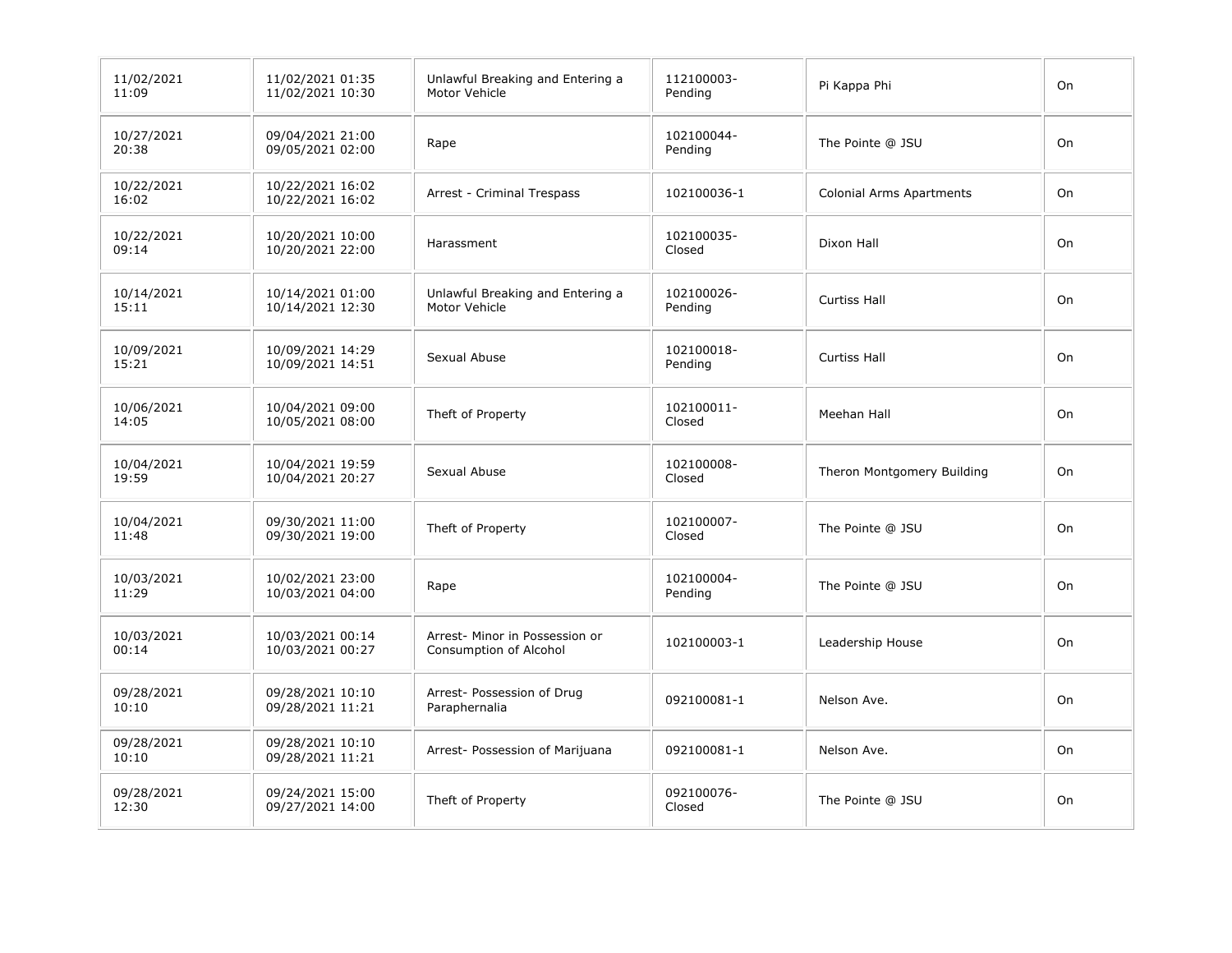| 09/28/2021<br>21:12 | 09/28/2021 21:12<br>09/28/2021 21:28 | Possession of Marijuana                     | 092100075-<br>Closed-Referred for<br>disciplinary action | Crow Hall             | On |
|---------------------|--------------------------------------|---------------------------------------------|----------------------------------------------------------|-----------------------|----|
| 09/28/2021<br>17:47 | 09/28/2021 17:47<br>09/28/2021 17:47 | Harassing Communications                    | 092100074-<br>Pending                                    | Meehan Hall           | On |
| 09/28/2021<br>14:14 | 09/28/2021 11:25<br>09/28/2021 13:35 | <b>Criminal Mischief</b>                    | 092100073-<br>Pending                                    | Meehan Hall           | On |
| 09/27/2021<br>23:11 | 09/27/2021 23:11<br>09/28/2021 01:56 | Arrest- Reckless Endangerment               | 092100071-1                                              | Crow Hall             | On |
| 09/27/2021<br>23:11 | 09/27/2021 23:11<br>09/28/2021 01:56 | Arrest- Carrying Pistol Without<br>Permit   | 092100071-2                                              | Crow Hall             | On |
| 09/27/2021<br>23:11 | 09/27/2021 23:11<br>09/28/2021 01:56 | Arrest- Possession of Drug<br>Paraphernalia | 092100071-4                                              | Crow Hall             | On |
| 09/27/2021<br>23:11 | 09/27/2021 23:11<br>09/28/2021 01:56 | Arrest- Possession of Marijuana             | 092100071-4                                              | Crow Hall             | On |
| 09/25/2021<br>21:36 | 09/25/2021 21:30<br>09/25/2021 21:54 | Possession of Marijuana                     | 092100067-<br>Closed-Referred for<br>disciplinary action | Crow Hall             | On |
| 09/24/2021<br>15:02 | 09/23/2021 00:00<br>09/23/2021 22:00 | Theft of Property                           | 092100065-<br>Closed                                     | Meehan Hall           | On |
| 09/24/2021<br>15:02 | 09/24/2021 15:02<br>09/24/2021 15:12 | Possession of Marijuana                     | 092100064-<br>Closed-Referred for<br>disciplinary action | Meehan Hall           | On |
| 09/23/2021<br>19:05 | 09/23/2021 18:50<br>09/23/2021 19:25 | Possession of Marijuana                     | 092100061-<br>Closed-Referred for<br>disciplinary action | The Pointe @ JSU      | On |
| 09/22/2021<br>14:33 | 09/23/2021 14:30<br>09/23/2021 14:48 | Possession of Drug Paraphernalia            | 092100059-<br>Closed-Referred for<br>disciplinary action | Meehan Hall           | On |
| 09/22/2021<br>05:54 | 09/22/2021 05:48<br>09/22/2021 05:54 | <b>Criminal Trespass</b>                    | 092100057-<br>Pending                                    | Campus Inn Apartments | On |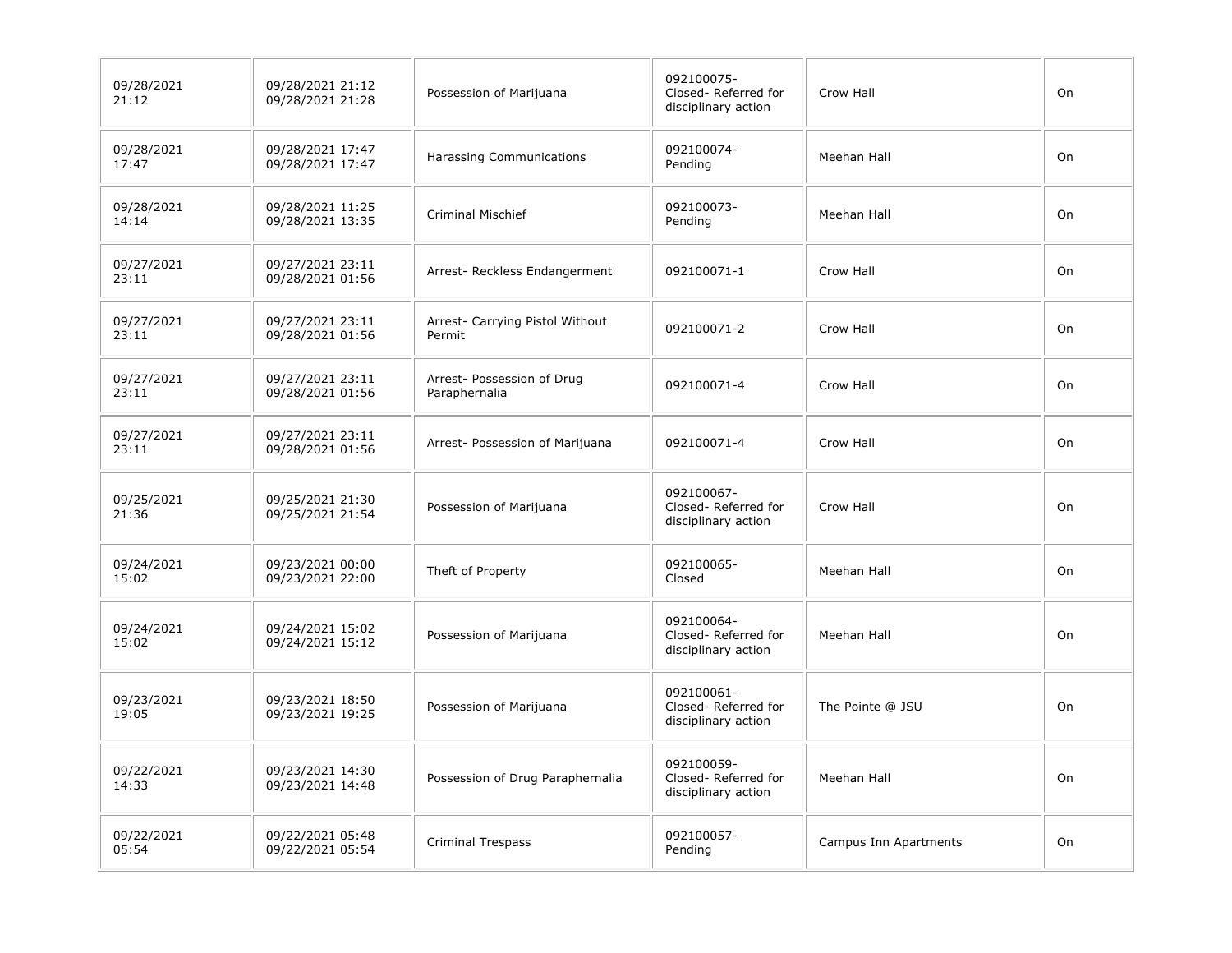| 09/22/2021<br>00:10 | 09/22/2021 00:03<br>09/22/2021 00:08 | Assault                 | 092100056-<br>Pending                                    | Forney Ave.                     | On |
|---------------------|--------------------------------------|-------------------------|----------------------------------------------------------|---------------------------------|----|
| 09/21/2021<br>21:04 | 09/21/2021 21:00<br>09/21/2021 21:05 | Possession of Marijuana | 092100055-<br>Closed-Referred for<br>disciplinary action | Daugette Hall                   | On |
| 09/21/2021<br>19:39 | 09/21/2021 19:39<br>09/21/2021 19:49 | Possession of Marijuana | 092100054-<br>Closed-Referred for<br>disciplinary action | Penn House Apartments           | On |
| 09/21/2021<br>19:06 | 09/21/2021 19:05<br>09/21/2021 19:24 | Possession of Marijuana | 092100053-<br>Closed-Referred for<br>disciplinary action | Penn House Apartments           | On |
| 09/21/2021<br>16:09 | 09/21/2021 16:05<br>09/21/2021 16:10 | Possession of Marijuana | 092100052-<br>Closed-Referred for<br>disciplinary action | The Pointe @ JSU                | On |
| 09/21/2021<br>14:27 | 09/21/2021 14:30<br>09/21/2021 14:57 | Possession of Marijuana | 092100051-<br>Closed-Referred for<br>disciplinary action | The Pointe @ JSU                | On |
| 09/21/2021<br>13:11 | 09/20/2021 23:00<br>09/21/2021 07:00 | Theft of Property       | 092100050-<br>Pending                                    | <b>Campus Inn Apartments</b>    | On |
| 09/19/2021<br>10:52 | 09/19/2021 02:15<br>09/19/2021 02:20 | Assault                 | 092100043-<br>Pending                                    | The Pointe @ JSU                | On |
| 09/19/2021<br>00:06 | 09/18/2021 16:05<br>09/19/2021 00:06 | Theft of Lost Property  | 092100040-<br>Pending                                    | <b>JSU Stadium</b>              | On |
| 09/18/2021<br>12:53 | 09/18/2021 12:20<br>09/18/2021 12:50 | Theft of Lost Property  | 092100038-<br>Pending                                    | Mason Hall                      | On |
| 09/17/2021<br>04:13 | 09/16/2021 23:39<br>09/16/2021 23:52 | Possession of Marijuana | 092100035-<br>Closed-Referred for<br>disciplinary action | Meehan Hall                     | On |
| 09/11/2021<br>23:57 | 09/11/2021 23:57<br>09/12/2021 00:17 | Possession of Marijuana | 092100017-<br>Closed-Referred for<br>disciplinary action | <b>Colonial Arms Apartments</b> | On |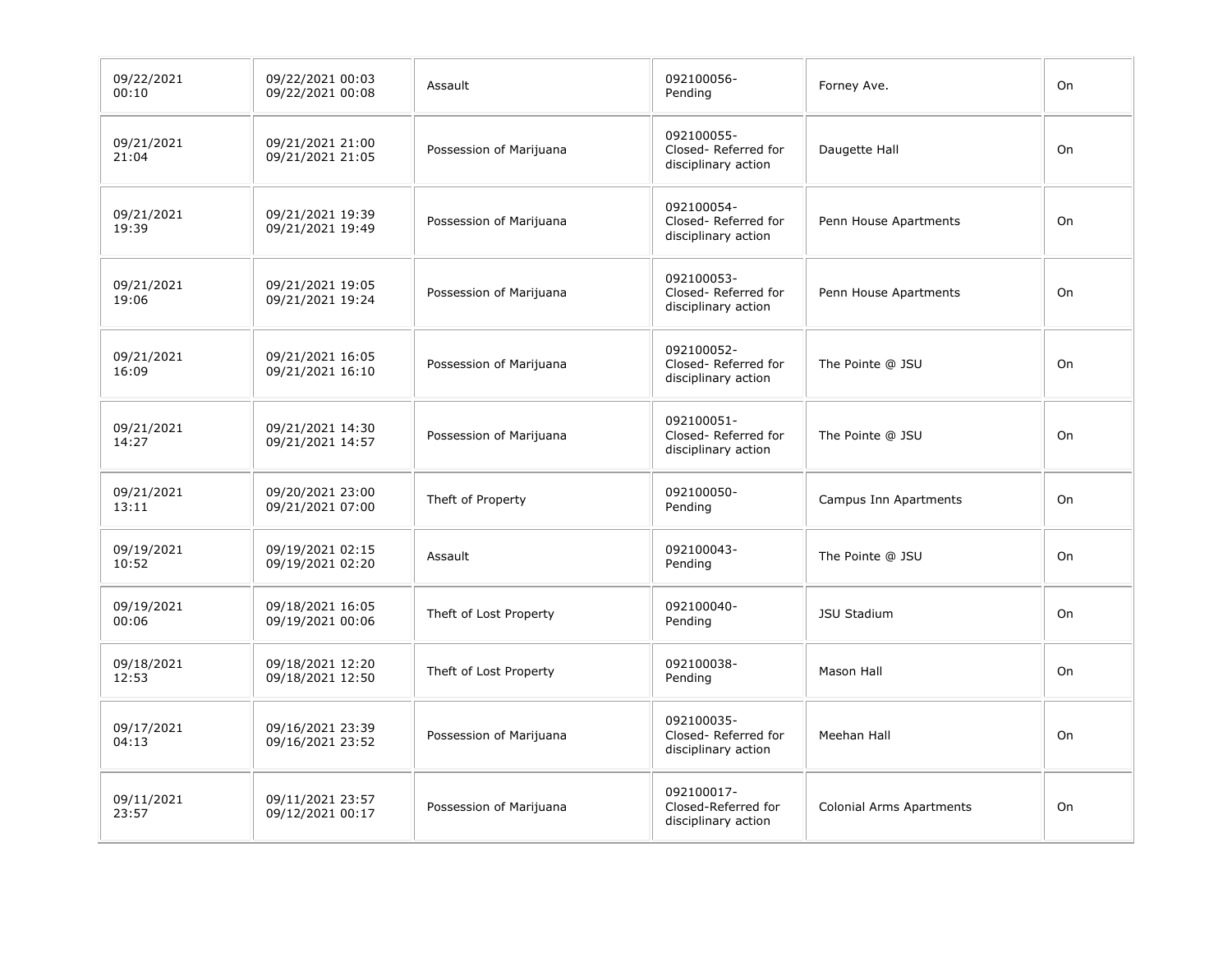| 09/08/2021<br>19:01 | 09/08/2021 19:00<br>09/08/2021 19:02 | <b>Criminal Trespass</b>                             | 092100014-3<br>Pending                                   | <b>Campus Inn Apartments</b>    | On |
|---------------------|--------------------------------------|------------------------------------------------------|----------------------------------------------------------|---------------------------------|----|
| 09/08/2021<br>19:01 | 09/08/2021 19:00<br>09/08/2021 19:02 | Reckless Endangerment                                | 092100014-2<br>Pending                                   | Campus Inn Apartments           | On |
| 09/08/2021<br>19:01 | 09/08/2021 19:00<br>09/08/2021 19:02 | Discharging Firearm into Occupied<br><b>Building</b> | 092100014-1<br>Pending                                   | Campus Inn Apartments           | On |
| 09/08/2021<br>15:59 | 09/08/2021 15:00<br>09/08/2021 15:20 | Attempted Theft of Property                          | 092100013-<br>Closed                                     | Theron Montgomery Building      | On |
| 09/01/2021<br>14:35 | 09/01/2021 14:00<br>09/01/2021 14:29 | Possession of Marijuana                              | 092100003-<br>Closed-Referred for<br>disciplinary action | Dixon Hall                      | On |
| 08/31/2021<br>20:44 | 08/31/2021 20:40<br>08/31/2021 20:47 | Harassment                                           | 082100068-<br>Closed                                     | <b>UREC</b>                     | On |
| 08/31/2021<br>17:10 | 05/30/2021 00:00<br>08/18/2021 23:59 | Theft of Property                                    | 082100067-<br>Pending                                    | The Pointe @ JSU                | On |
| 08/31/2021<br>12:50 | 08/31/2021 00:00<br>08/31/2021 07:00 | Breaking and Entering a Motor<br>Vehicle             | 082100064-<br>Pending                                    | Campus Inn Apartments           | On |
| 08/31/2021<br>10:56 | 08/30/2021 18:00<br>08/31/2021 10:45 | Breaking and Entering a Motor<br>Vehicle             | 082100062-<br>Pending                                    | Mountain St. Mobile Homes       | On |
| 08/30/2021<br>09:14 | 08/29/2021 08:44<br>08/29/2021 08:46 | Harassment                                           | 082100056-<br>Pending                                    | Jax Apartments                  | On |
| 08/25/2021<br>10:29 | 08/24/2021 17:30<br>08/24/2021 20:00 | Theft of Property                                    | 082100044-<br>Pending                                    | Jack Hopper Diner               | On |
| 08/22/2021<br>19:28 | 08/22/2021 00:30<br>08/22/2021 14:00 | Unlawful Breaking and Entering a<br>Vehicle          | 082100038-<br>Closed                                     | International House Parking Lot | On |
| 08/19/2021<br>21:33 | 08/19/2021 16:30<br>08/19/2021 21:00 | Theft of Property                                    | 082100030-<br>Pending                                    | <b>UREC</b>                     | On |
| 08/17/2021<br>16:12 | 08/17/2021 16:00<br>08/17/2021 16:40 | Possession of Marijuana                              | 082100020-<br>Closed-Referred for<br>Disciplinary Action | Dixon Hall                      | On |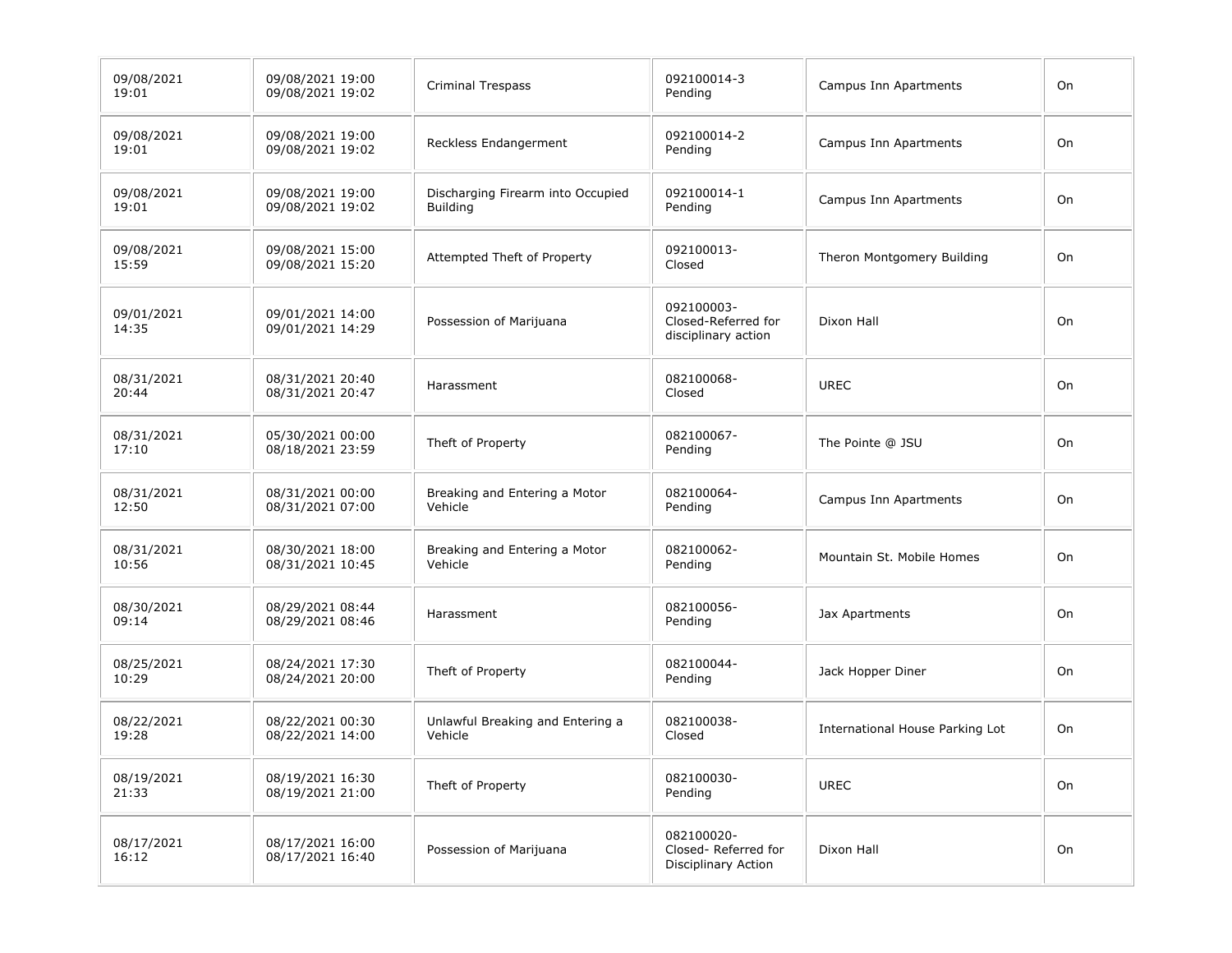| 08/16/2021<br>15:20 | 08/15/2021 14:00<br>08/16/2021 14:10 | Theft of Property                                             | 082100016-<br>Closed                                      | Colonial Arms Parking Lot | On  |
|---------------------|--------------------------------------|---------------------------------------------------------------|-----------------------------------------------------------|---------------------------|-----|
| 08/12/2021<br>16:29 | 08/12/2021 16:33<br>08/12/2021 16:46 | Possession of Drug Paraphernalia                              | 082100012-<br>Closed                                      | Jack Hopper Diner         | On  |
| 08/10/2021<br>08:15 | 08/10/2021 08:15<br>08/10/2021 09:30 | Harassing Communications                                      | 082100008-<br>Pending                                     | Salls Hall                | On  |
| 08/04/2021<br>01:38 | 08/04/2021 12:00<br>08/04/2021 01:00 | <b>Harassing Communications</b>                               | 082100005-<br>Closed                                      | Park Place II             | Off |
| 07/30/2021<br>15:09 | 07/30/2021 15:11<br>07/30/2021 15:30 | Receiving Stolen Property                                     | 072100027-<br>Pending                                     | Sparkman Hall             | On  |
| 07/30/2021<br>08:41 | 07/30/2021 08:36<br>07/30/2021 10:38 | Arrest- Criminal Trespass                                     | 072100025-1                                               | The Pointe                | On  |
| 07/30/2021<br>08:41 | 07/30/2021 08:36<br>07/30/2021 10:38 | Arrest- Domestic Violence                                     | 072100025-1                                               | The Pointe                | On  |
| 07/29/2021<br>11:36 | 07/19/2021 12:00<br>07/29/2021 12:00 | <b>Identity Theft</b>                                         | 072100024-<br>Pending                                     | Angle Hall                | On  |
| 07/28/2021<br>17:22 | 07/28/2021 17:22<br>07/28/2021 17:54 | Arrest- Illegal Possession of<br><b>Prescription Drugs</b>    | 072100022-1<br>Closed-Referred for<br>Disciplinary Action | Sparkman Hall             | On  |
| 07/27/2021<br>20:19 | 07/27/2021 19:24<br>07/27/2021 20:43 | Arrest- Public Intoxication<br>Minor in Possession of Tobacco | 072100019-1<br>Closed-Referred for<br>Disciplinary Action | Sparkman Hall             | On  |
| 07/26/2021<br>17:31 | 07/26/2021 17:00<br>07/26/2021 17:40 | Reckless Endangerment                                         | 072100018-<br>Closed                                      | The Pointe                | On  |
| 07/22/2021<br>17:59 | 07/20/2021 2200<br>07/20/2021 2300   | Production of Pornography with<br>Minors                      | 072100016-<br>Pending                                     | Logan Hall                | On  |
| 07/21/2021<br>2143  | 07/21/2021 1830<br>07/21/2021 1900   | Theft of Property                                             | 072100015-<br>Pending                                     | Burgess-Snow Stadium      | On  |
| 07/16/2021<br>1531  | 07/08/2021 1000<br>07/08/2021 1200   | Theft of Property                                             | 072100012-<br>Closed                                      | <b>JSU Tennis Courts</b>  | On  |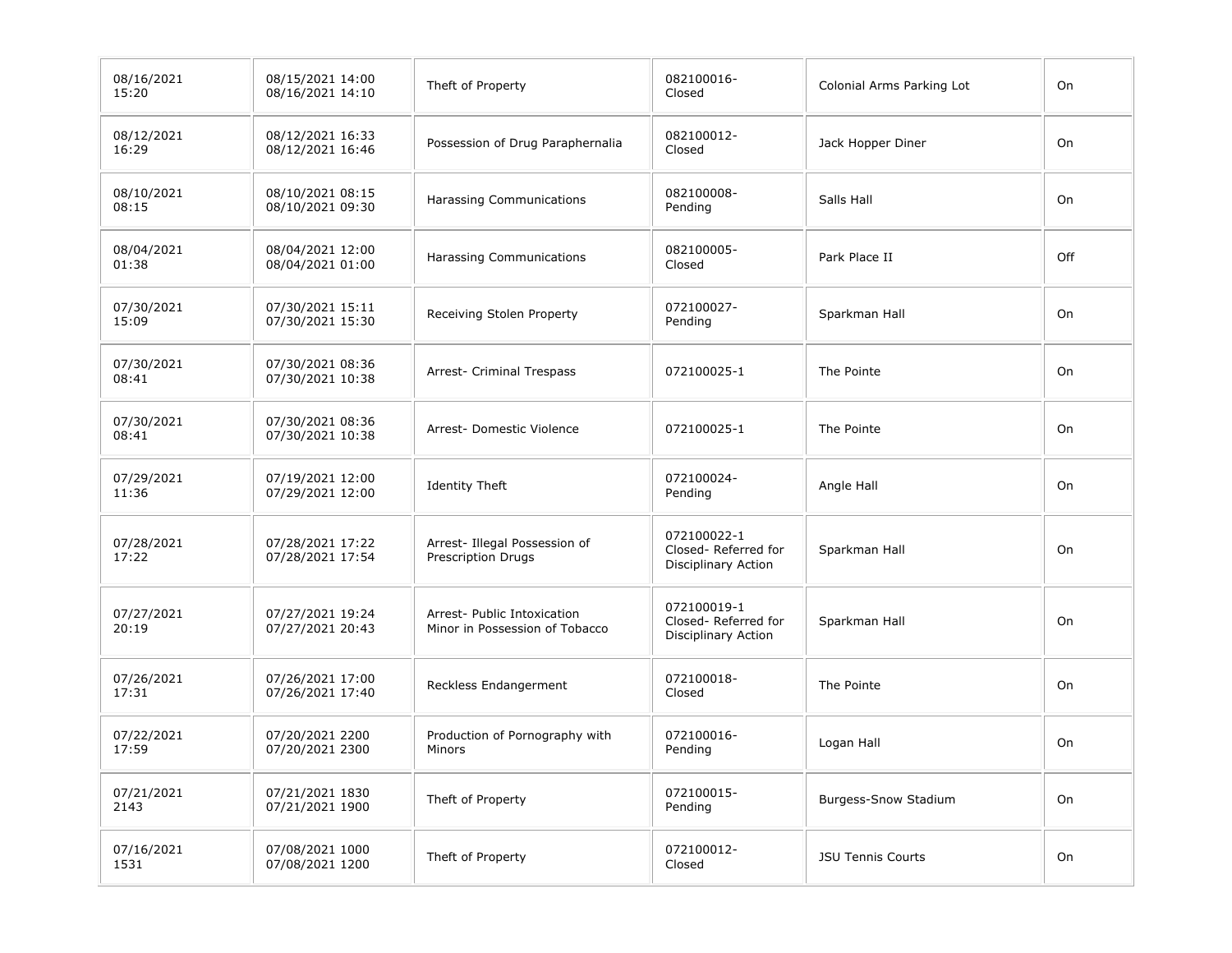| 07/15/2021<br>2002 | 07/15/2021 2002<br>07/15/2021 2022 | Minor in Possession of Alcohol          | 072100011-<br>Closed-Referred for<br>Disciplinary Action        | Sparkman Hall          | On  |
|--------------------|------------------------------------|-----------------------------------------|-----------------------------------------------------------------|------------------------|-----|
| 07/11/2021<br>2312 | 07/11/2021 2245<br>07/11/2021 2310 | <b>Information Report</b>               | 072100008-<br>Closed                                            | Pennsylvania Avenue    | On  |
| 07/10/2021<br>0853 | 07/10/2021 0815<br>07/10/2021 0853 | Harassment                              | 072100007-<br>Pending                                           | The Pointe             | On  |
| 07/09/2021<br>1145 | 07/09/2021 1135<br>07/09/2021 1205 | Violation of Student Code of<br>Conduct | 072100006-<br>Closed                                            | Sparkman Hall          | On  |
| 07/08/2021<br>1621 | 07/08/2021 1615<br>07/08/2021 1637 | Domestic Violence                       | 072100005-<br>Closed-Referred for<br>Disciplinary Action        | The Pointe             | On  |
| 07/01/2021<br>2032 | 06/25/2021 1400<br>07/01/2021 2030 | Theft of Property                       | 072100002-<br>Closed                                            | Salls Hall             | On  |
| 07/01/2021<br>1119 | 07/01/2021 1100<br>07/01/2021 1143 | Violation of Student Code of<br>Conduct | 072100001-<br>Pending                                           | The Pointe             | On  |
| 06/27/2021<br>1426 | 06/27/2021 1420<br>06/27/2021 1502 | Possession of Marijuana                 | 062100017-<br>Closed-Referred for<br><b>Disciplinary Action</b> | The Pointe             | On  |
| 06/24/2021<br>1014 | 06/22/2021 2200<br>06/23/2021 2300 | Theft of Property                       | 062100013-<br>Closed                                            | Off Campus             | Off |
| 06/23/2021<br>1429 | 06/23/2021 1429                    | Arrest-Theft of Property                | 062100012-1<br>Closed                                           | Jacksonville City Jail | On  |
| 06/17/2021<br>0943 | 06/17/2021 0943                    | Arrest- Criminal Trespass               | 062100007-1<br>Closed                                           | <b>Mountain Street</b> | On  |
| 06/15/2021<br>1414 | 06/15/2021 1414<br>06/15/2021 1430 | Violation of Student Code of<br>Conduct | 062100006-<br>Closed-Referred for<br>Disciplinary Action        | The Pointe             | On  |
| 06/09/2021<br>1740 | 06/09/2021 1700<br>06/09/2021 1752 | <b>Harassing Communications</b>         | 062100004-<br>Closed                                            | The Pointe             | On  |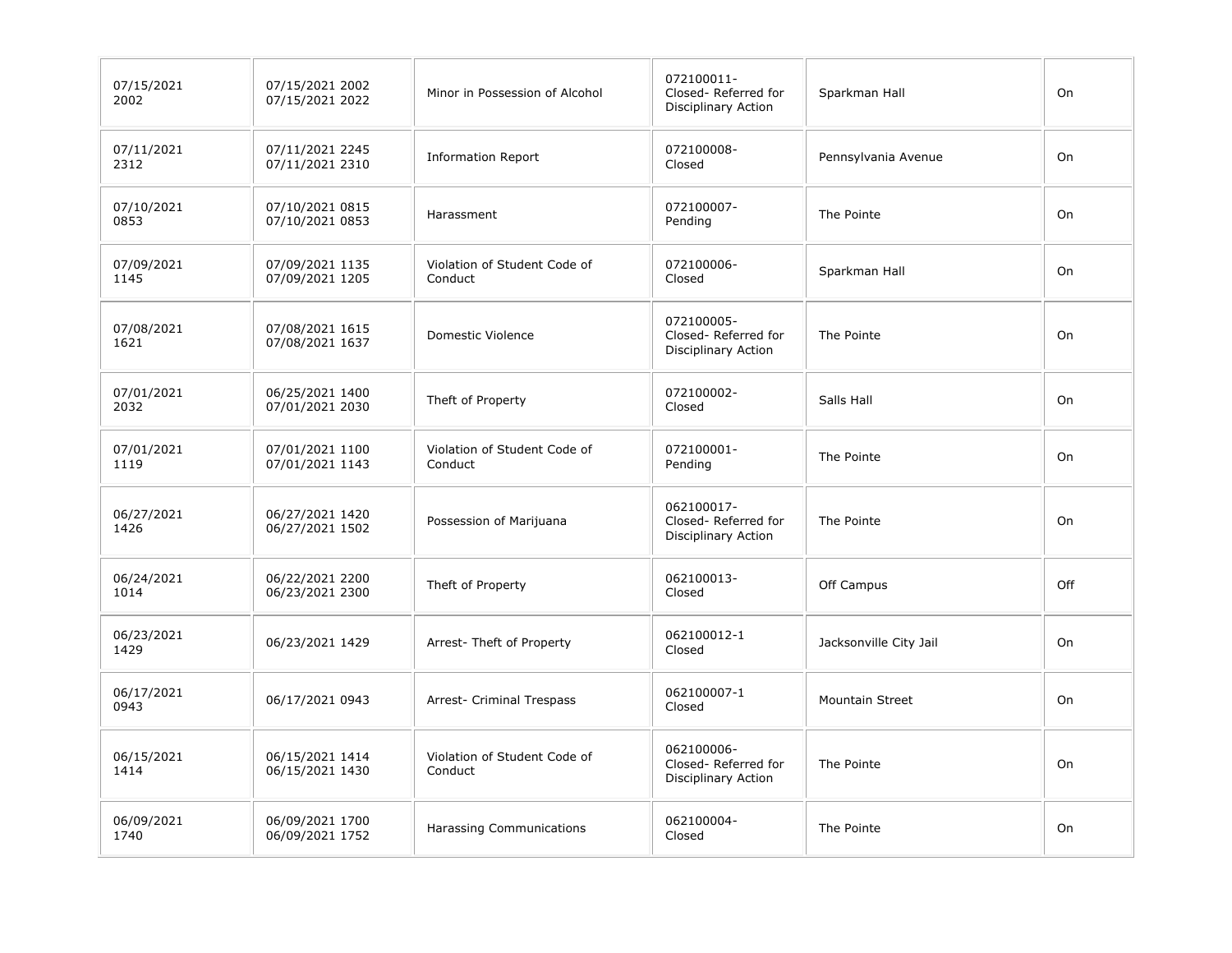| 06/04/2021<br>1606 | 06/02/2021 1200<br>06/04/2021 1649 | Theft of Property                                                                                           | 062100003-<br>Pending                                    | <b>Martin Hall</b>          | On |
|--------------------|------------------------------------|-------------------------------------------------------------------------------------------------------------|----------------------------------------------------------|-----------------------------|----|
| 06/03/2021<br>1614 | 06/02/2021 2200<br>06/03/2021 1000 | <b>Criminal Mischief</b>                                                                                    | 062100002-<br>Pending                                    | The Pointe                  | On |
| 06/03/2021<br>1550 | 06/03/2021 1550<br>06/03/2021 1607 | Possession of Marijuana                                                                                     | 062100001-<br>Closed-Referred for<br>Disciplinary Action | The Pointe                  | On |
| 05/29/2021<br>0652 | 05/27/2021 0945<br>05/27/2021 1200 | Duty Upon Striking an Unattended<br>Vehilce                                                                 | 052100015-<br>Pending                                    | <b>JSU Football Stadium</b> | On |
| 05/24/2021<br>1242 | 05/21/2021 1800<br>05/24/2021 0600 | Theft of Property                                                                                           | 052100012-<br>Pending                                    | Merrill Hall                | On |
| 05/23/2021<br>0922 | 05/23/2021 0300<br>05/23/2021 0302 | <b>Criminal Mischief</b>                                                                                    | 052100011-<br>Closed                                     | The Pointe                  | On |
| 05/13/2021<br>1847 | 05/13/2021 1630<br>05/13/2021 1845 | Theft of Property                                                                                           | 052100008-<br>Pending                                    | <b>Bennett Field</b>        | On |
| 05/07/2021<br>1236 | 05/07/2021 0800<br>05/07/2021 1122 | Duty Upon Striking an Unattended<br>Vehicle                                                                 | 052100007-<br>Pending                                    | Angle Hall                  | On |
| 05/07/2021<br>0146 | 05/07/2021 0146                    | Arrest- Public Intoxication                                                                                 | 052100005-3<br>Pending                                   | Meehan Hall Parking Lot     | On |
| 05/07/2021<br>0146 | 05/07/2021 0146                    | Arrest- Minor in Possession of<br>Alcohol                                                                   | 052100005-2<br>Pending                                   | Meehan Hall Parking Lot     | On |
| 05/07/2021<br>0146 | 05/07/2021 0146                    | Arrest- Driving Under the<br>Influence, Leaving the Scene of an<br>Accident, & Carrying Concealed<br>Weapon | 052100005-1<br>Pending                                   | Meehan Hall Parking Lot     | On |
| 05/03/2021<br>1348 | 05/03/2021 1300<br>05/03/2021 1401 | Violation of Student Code of<br>Conduct                                                                     | 052100002-<br>Closed-Referred for<br>Disciplinary Action | Meehan Hall                 | On |
| 04/29/2021<br>1950 | 04/29/2021 1900<br>04/29/2021 1950 | Theft of Property                                                                                           | 042100042-<br>Closed                                     | The Pointe                  | On |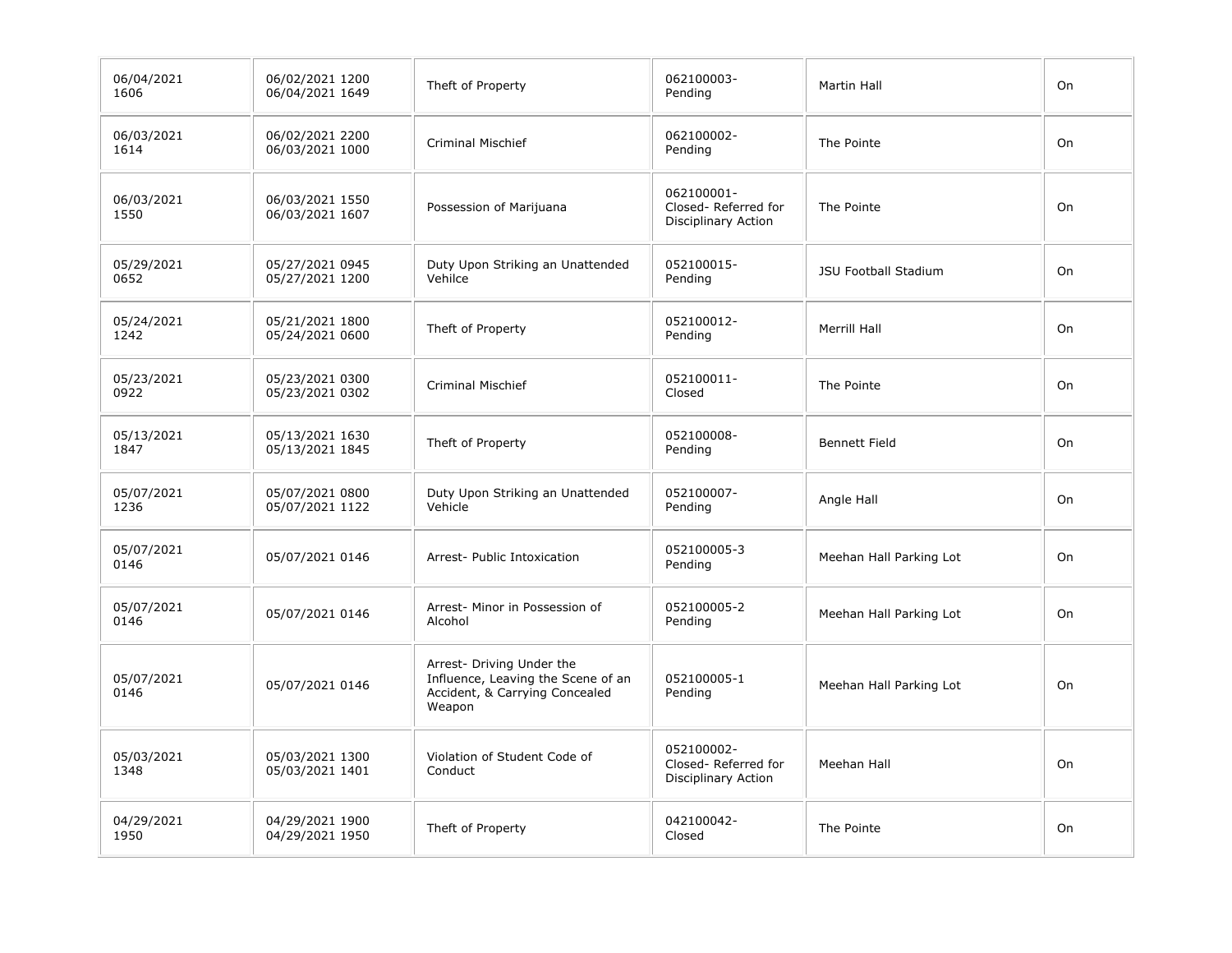| 04/28/2021<br>1702 | 04/26/2021 1704<br>04/28/2021 1923 | Theft of Property                           | 042100041-<br>Pending                                     | Fitzpatrick Hall                 | On |
|--------------------|------------------------------------|---------------------------------------------|-----------------------------------------------------------|----------------------------------|----|
| 04/27/2021<br>1215 | 06/01/2020 0800<br>09/01/2020 0800 | Theft of Property                           | 042100038-<br>Pending                                     | JSU RMC South Complex            | On |
| 04/27/2021<br>1151 | 04/24/2021 1630<br>04/24/2021 1655 | Duty Upon Striking an Unattended<br>Vehicle | 042100037-<br>Pending                                     | Cole Drive                       | On |
| 04/26/2021<br>1342 | 04/25/2021 1148<br>04/25/2021 1900 | Theft of Property                           | 042100035-<br>Closed                                      | Fitzpatrick Hall                 | On |
| 04/20/2021<br>2237 | 04/20/2021 2230<br>04/20/2021 2252 | Violation of Student Code of<br>Conduct     | 042100030-<br>Closed-Referred for<br>Disciplinary Action  | The Pointe                       | On |
| 04/20/2021<br>1227 | 04/20/2021 1220<br>04/20/2021 1243 | Possession of Marijuana                     | 042100029-<br>Pending-Referred for<br>Disciplinary Action | Colonial Arms                    | On |
| 04/19/2021<br>1605 | 04/16/2021 1200<br>04/19/2021 1400 | <b>Criminal Mischief</b>                    | 042100028-<br>Closed                                      | <b>Burgess Snow Field</b>        | On |
| 04/16/2021<br>0931 | 04/14/2021 1400<br>04/14/2021 2155 | Theft of Property                           | 042100026-<br>Pending                                     | Campus Inn Apartments            | On |
| 04/16/2021<br>0037 | 04/16/2021 0037<br>04/16/2021 0116 | Violation of Student Code of<br>Conduct     | 042100025-<br>Closed                                      | The Pointe                       | On |
| 04/13/2021<br>0114 | 04/13/2021 0114<br>04/13/2021 0138 | Possession of Marijuana                     | 042100022-<br>Closed                                      | The Pointe                       | On |
| 04/12/2021<br>1221 | 04/12/2021 1120<br>04/12/2021 1140 | Theft of Lost Property                      | 042100018-<br>Pending                                     | <b>TMB</b>                       | On |
| 04/12/2021<br>0953 | 04/05/2021 1200<br>04/05/2021 1500 | Theft of Property                           | 042100017-<br>Closed                                      | JSU Recreation and Health Center | On |
| 04/10/2021<br>1105 | 04/09/2021 1200<br>04/10/2021 1030 | Theft of Property                           | 042100014-<br>Pending                                     | Mountain Street                  | On |
| 04/08/2021<br>0938 | 03/29/2021 1330<br>04/02/2021 1330 | Duty Upon Striking an Unattended<br>Vehicle | 042100009-<br>Closed                                      | Penn House Apartments            | On |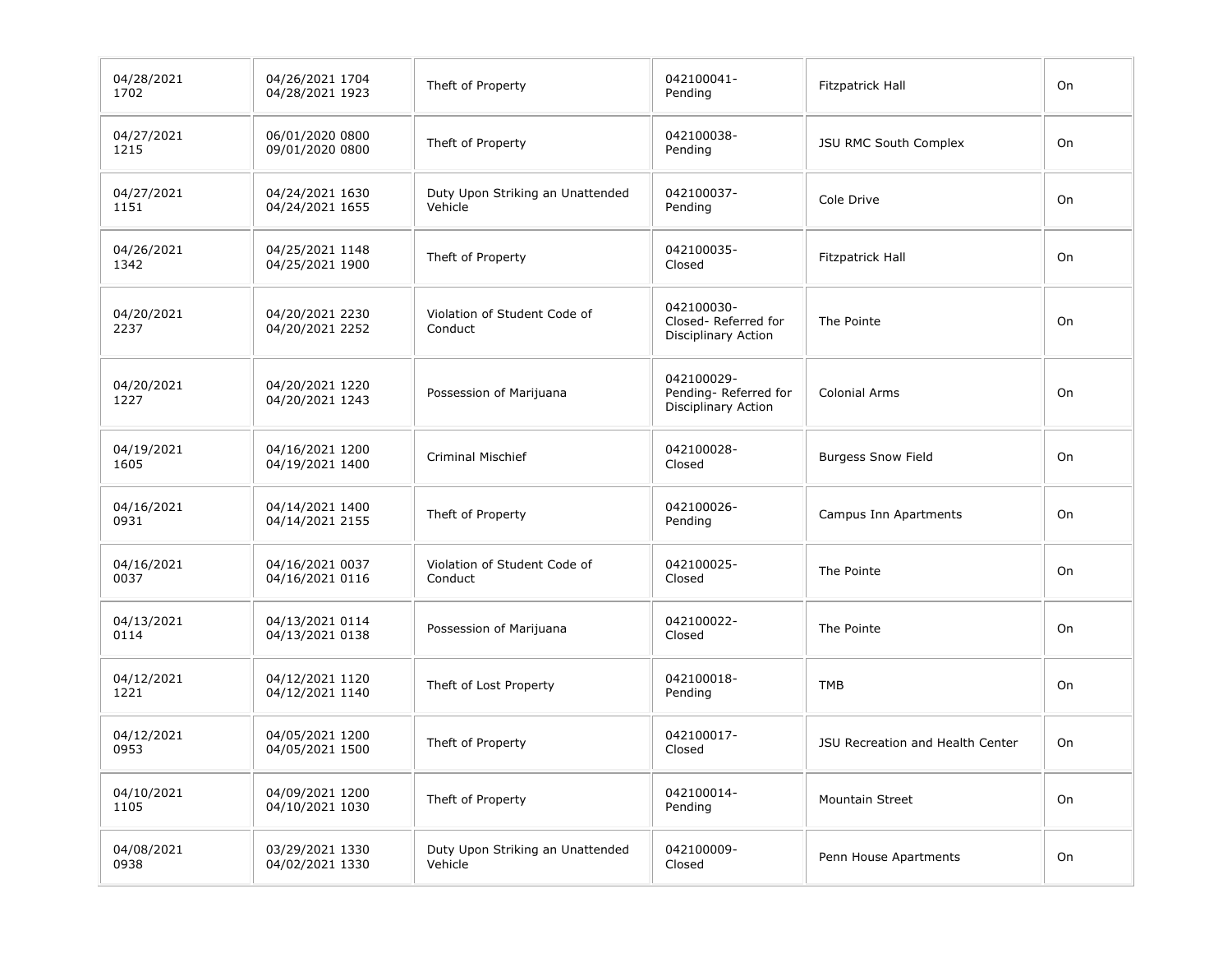| 04/06/2021<br>0901 | 04/06/2021 0901                    | Arrest- Failure to Appear                                                              | 042100004-1<br>Closed | Jacksonville City Jail     | Off |
|--------------------|------------------------------------|----------------------------------------------------------------------------------------|-----------------------|----------------------------|-----|
| 04/04/2021<br>2050 | 04/02/2021 0800<br>04/04/2021 2030 | Domestic Violence                                                                      | 042100003-<br>Closed  | The Pointe                 | On  |
| 04/03/2021<br>0308 | 04/03/2021 0300<br>04/03/2021 0321 | Criminal Mischief & Harassment                                                         | 042100002-<br>Pending | <b>Curtiss Hall</b>        | On  |
| 04/01/2021<br>1608 | 04/01/2021 1600<br>04/01/2021 1620 | Violation of Student Code of<br>Conduct                                                | 042100001-<br>Closed  | Crow Hall Parking Lot      | On  |
| 03/17/2021<br>1312 | 03/12/2021 0200<br>03/12/2021 0205 | Unlawful Breaking and Entering a<br>Vehicle                                            | 032100022-<br>Pending | <b>International House</b> | On  |
| 03/17/2021<br>1218 | 03/16/2021 2200<br>03/17/2020 0000 | Theft of Property                                                                      | 032100021-<br>Closed  | Round House                | On  |
| 03/16/2021<br>1416 | 03/15/2021 2022<br>03/15/2021 2024 | <b>Criminal Mischief</b>                                                               | 032100020-<br>Pending | The Pointe                 | On  |
| 03/12/2021<br>1629 | 03/18/2020 1000<br>03/18/2020 2300 | Rape                                                                                   | 032100018-<br>Pending | Campus Inn                 | On  |
| 03/02/2021<br>1651 | 02/14/2021 1300<br>03/02/2021 1651 | Sexual Abuse & Sexual Misconduct                                                       | 032100003-<br>Pending | Sparkman Hall              | On  |
| 03/02/2021<br>1006 | 02/28/2021 2100<br>03/02/2021 0800 | Duty Upon Striking an Unattended<br>Vehicle                                            | 032100002-<br>Closed  | Meehan Hall Parking Lot    | On  |
| 02/24/2021<br>2212 | 02/24/2021 2155<br>02/24/2021 2210 | Assault                                                                                | 022100029-<br>Pending | <b>Dillon Field</b>        | On  |
| 02/23/2021<br>1630 | 01/21/2021 0700<br>01/25/2021 1630 | Theft of Property                                                                      | 022100028-<br>Pending | Angle Hall                 | On  |
| 02/22/2021<br>2302 | 02/22/2021 1600<br>02/22/2021 2302 | Duty Upon Striking an Unattended<br>Vehicle                                            | 022100027-<br>Closed  | Curtiss Hall Parking Lot   | On  |
| 02/22/2021<br>1609 | 02/22/2021 1600<br>02/22/2021 1759 | Reckless Endangerment,<br>Abandonment of a Child,<br>Endangering Welfare of a Child, & | 022100026-<br>Pending | Off Campus                 | Off |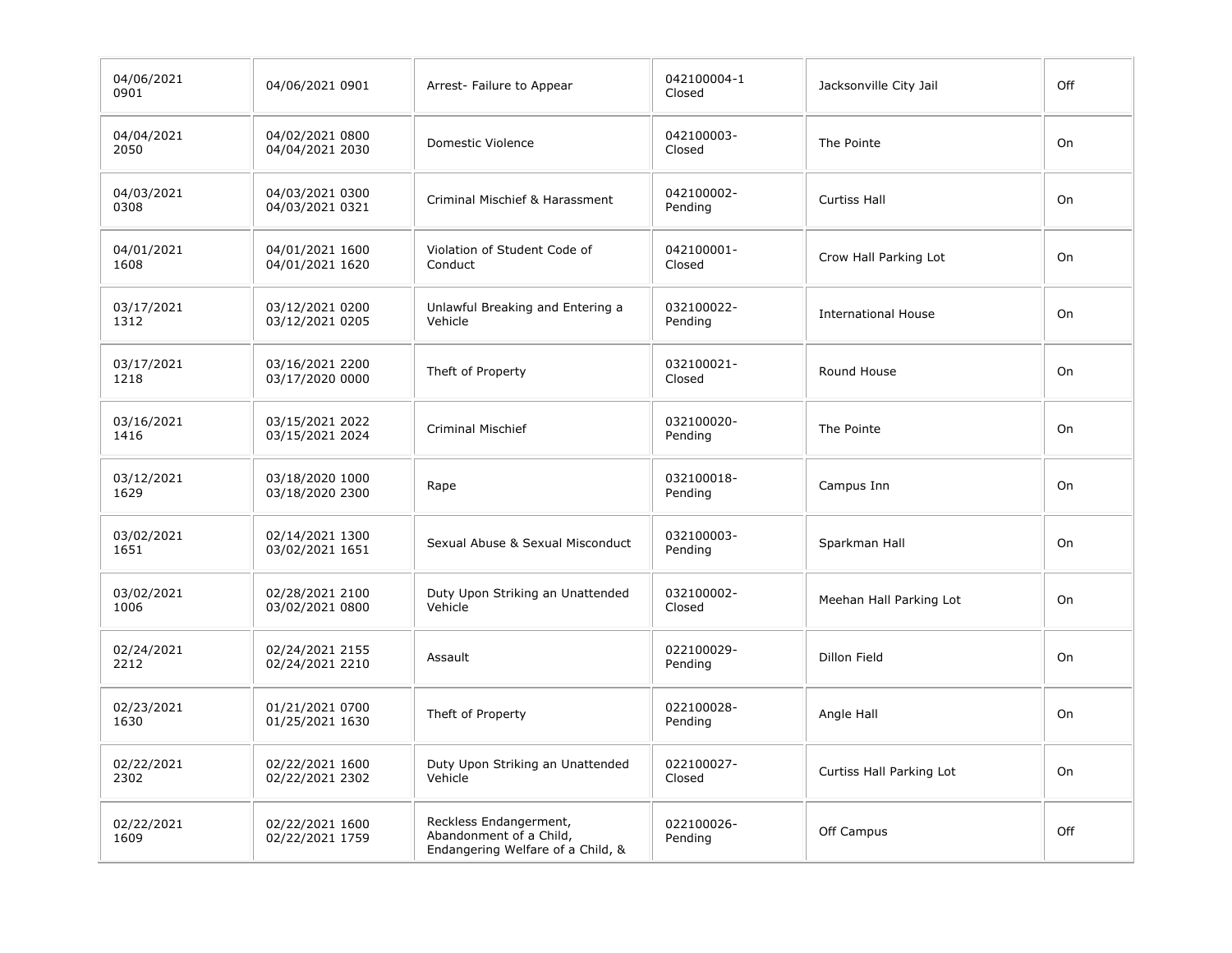|                    |                                    | Fleeing or Attempting to Elude Law<br>Enforcement    |                                                          |                          |    |
|--------------------|------------------------------------|------------------------------------------------------|----------------------------------------------------------|--------------------------|----|
| 02/22/2021<br>0046 | 02/22/2021 0046<br>02/22/2021 0107 | Violation of Student Code of<br>Conduct              | 022100025-<br>Closed-Referred for<br>Disciplinary Action | The Pointe               | On |
| 02/20/2021<br>2345 | 02/20/2021 2345<br>02/20/2021 2358 | Violation of Student Code of<br>Conduct              | 022100023-<br>Closed-Referred for<br>Disciplinary Action | The Pointe               | On |
| 02/21/2021<br>0012 | 02/21/2021 0005<br>02/21/2021 0021 | Leaving Scene of Accident                            | 022100022-<br>Pending                                    | The Pointe               | On |
| 02/19/2021<br>1012 | 09/01/2020 0000<br>01/01/2021 0000 | Domestic Violence                                    | 022100021-<br>Pending                                    | Campus Inn               | On |
| 02/18/2021<br>1905 | 02/18/2021 1905<br>02/18/2021 1944 | Harassment                                           | 022100020-<br>Pending                                    | Meehan Hall              | On |
| 02/18/2021<br>1700 | 02/18/2021 1100<br>02/18/2021 1809 | Duty Upon Striking an Unattended<br>Vehicle          | 022100019-<br>Pending                                    | The Pointe               | On |
| 02/16/2021<br>1318 | 02/15/2021 2100<br>02/16/2021 1315 | Duty Upon Striking an Unattended<br>Vehicle          | 022100015-<br>Pending                                    | Curtiss Hall Parking Lot | On |
| 02/10/2021<br>1337 | 02/10/2021 1300<br>02/10/2021 1401 | Possession of Drug Paraphernalia                     | 022100011-<br>Closed-Referred for<br>Disciplinary Action | Meehan Hall              | On |
| 02/03/2021<br>1442 | 02/03/2021 0745<br>02/03/2021 0900 | Duty Upon Striking an Unattended<br>Vehicle          | 022100004-<br>Closed                                     | Duncan Maintenance Shop  | On |
| 02/01/2021<br>1618 | 02/01/2021 1618<br>02/01/2021 1745 | Possession of Marijuana                              | 022100001-<br>Closed-Referred for<br>Disciplinary Action | <b>Mountain Street</b>   | On |
| 01/29/2021<br>0940 | 01/28/2021 0000<br>01/28/2021 0000 | Arrest- Domestic Violence,<br>Harassment, & Menacing | 012100018-1<br>Pending                                   | <b>Colonial Arms</b>     | On |
| 01/23/2021<br>0058 | 01/23/2021 0054<br>01/23/2021 0142 | Possession of a Controlled<br>Substance              | 012100014-<br>Closed                                     | Crow Hall                | On |